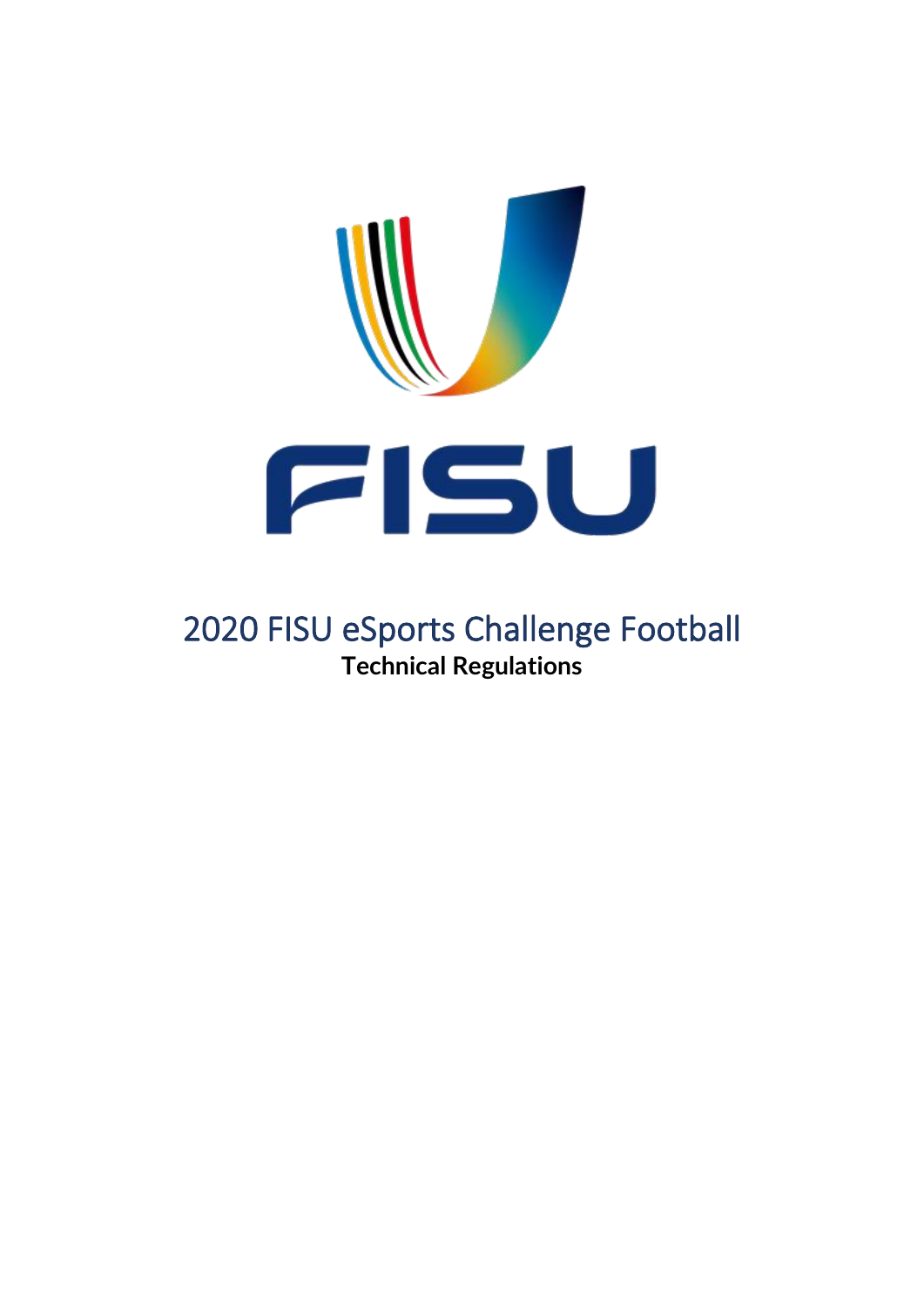

#### Contents

|    | a)   |  |  |  |
|----|------|--|--|--|
|    | b)   |  |  |  |
|    | i)   |  |  |  |
|    | ii)  |  |  |  |
|    | iii) |  |  |  |
| 2. |      |  |  |  |
| 3. |      |  |  |  |
| a) |      |  |  |  |
|    | b)   |  |  |  |
|    | i)   |  |  |  |
|    | ii)  |  |  |  |
| 4. |      |  |  |  |
|    | a)   |  |  |  |
|    | b)   |  |  |  |
| 5. |      |  |  |  |
| a) |      |  |  |  |
|    | b)   |  |  |  |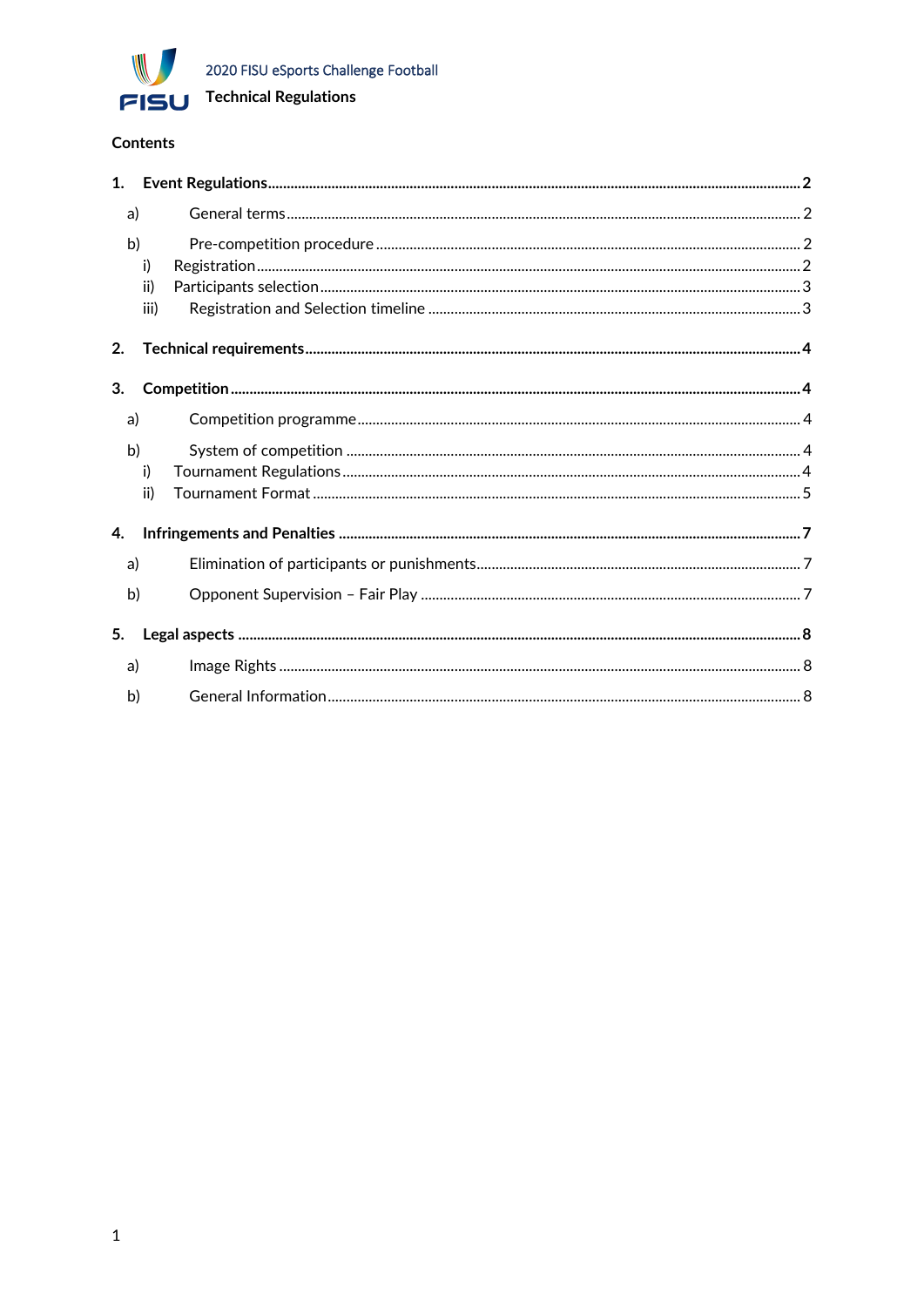

## <span id="page-2-0"></span>**1. EVENT REGULATIONS**

#### <span id="page-2-1"></span>**a) General terms**

**Name:** 2020 FISU eSports Challenge Football

**Mode:** FIFA20

**Platform:** PlayStation 4 - Playstation Network.

The programme and duration of the tournament will be fixed by the FISU Executive Committee. The competitions will last eleven days (11) days and will include:

- one (1) men's tournament: Maximum thirty-two (32) players.
- one (1) women's tournament: Maximum thirty-two (32) players.

The tournaments number of participants could be adapted according to the number of registrations received and to match it with a suitable competition format.

#### <span id="page-2-3"></span><span id="page-2-2"></span>**b) Pre-competition procedure**

#### **i) Registration**

The registration in the FISU eSports Challenge Football will be carried out by the respective NUSFs through the specific form located in the FISU website. However, the participants will represent their Universities.

#### **Eligibility of the players**

Only the following may participate as competitors in the FISU eSports Challenge Football:

- Students who are currently officially registered as proceeding towards a degree or diploma at a university or similar institute whose status is recognised by the appropriate national academic authority of their country.
- Former students of the institutions mentioned in the first point who have obtained their academic degree or diploma in the year preceding the event.

All Athletes must satisfy the following conditions:

Be a student of the university (no matters the nationality) they represent.

No age limit conditions will be applied in this challenge.

#### **Registration into the event**

The NUSF must send an individual form for each participants willing to take part in the challenge. The form can be found in the specific FISU website for the event and must be written in English and be accompanied by:

- A picture meeting the requirements specified in the form.
- The logo of the university in PNG version.
- A document proving that he/she has satisfied the conditions normally required in his/her country for entrance to a university or similar institute, that can be: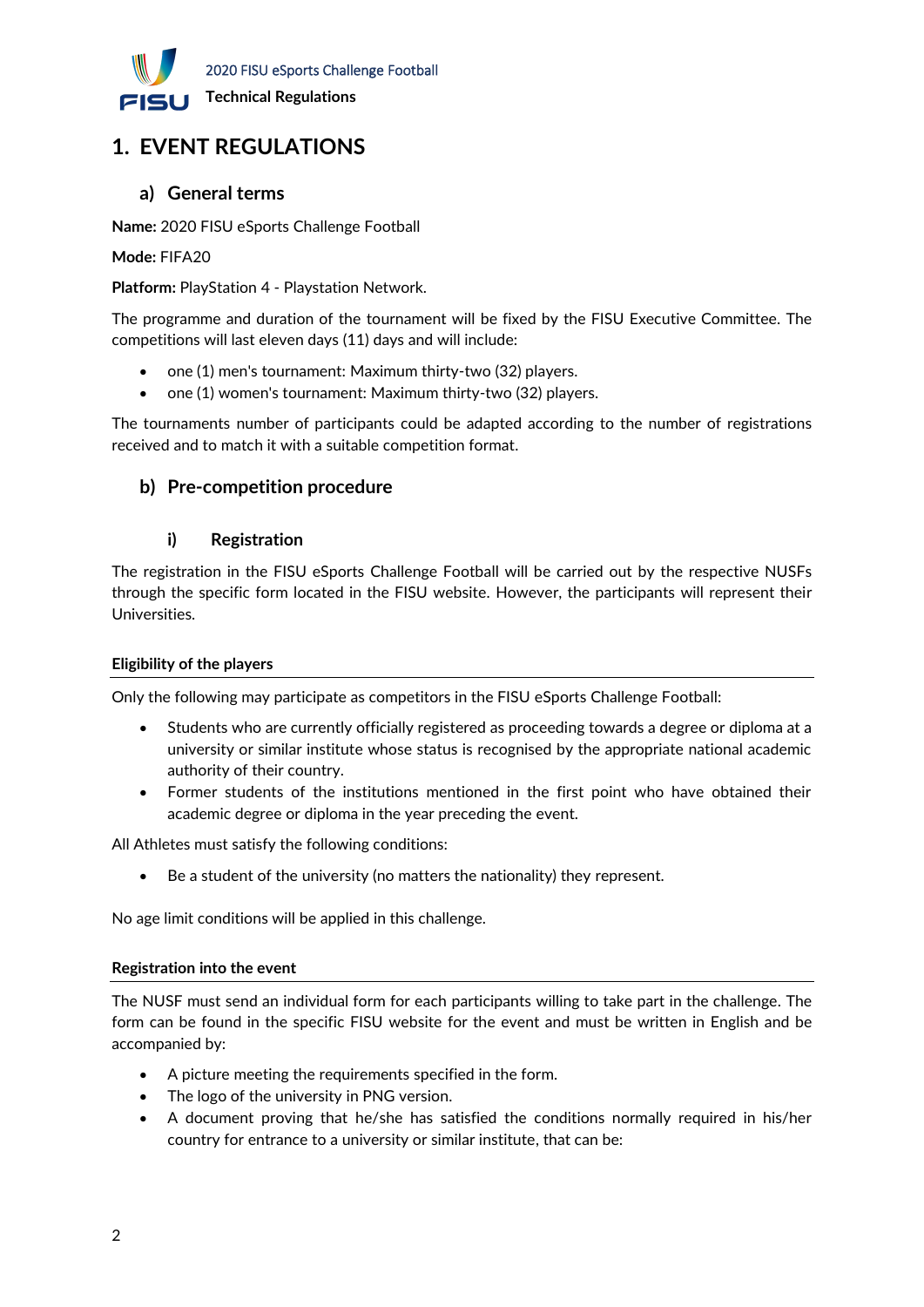

- o A FISU Eligibility Form stamped and signed by the NUSF and university or similar institute or English certificate from the appropriate national academic authority certifying that the athlete is currently officially registered as proceeding towards a degree or diploma at a university or similar institute whose status is recognised by the appropriate national academic authority of their country
- o A certificate of study showing the date of entry into that establishment.
- o A valid student card, including its validity date.

The Organising Committee has the right to verify the eligibility of the athlete and validity of any document presented by any means of communication and request additional information or documents if necessary.

<span id="page-3-0"></span>A participant who does not provide a student certificate will not be allowed to compete.

#### **ii) Participants selection**

Once the registration deadline is over and before the competition draw, FISU will make a participant's selection based in the following criteria:

- Reception date of the registration form and the requested documentation.
- Continental and national representativity based in the number of NUSFs in each CUSF:
	- $\circ$  Each NUSF can register one player per gender, who will be participating in the challenge representing his/her university.
	- o Each NUSF can register an additional reserve player per gender that would only be selected in case of available spots.
	- o Continental representation (based in the NUSFs which belong to each continental association)
		- Europe maximum 8 players per tournament
		- America maximum 5 players per tournament
		- Africa maximum 8 players per tournament
		- Asia maximum 7 players per tournament
		- Oceania maximum 2 players per tournament
	- If there are not enough players registered from a Continent to meet its quota, FISU will redistribute the remaining slots among the other continents, giving preference to the NUSFs representativity. Reserve players will be the last to be accepted and always prioritising a wider national and continental representativity above the registration order.
- <span id="page-3-1"></span>• 2 FISU Wildcards, directly allocated by FISU.

#### **iii) Registration and Selection timeline**

| <b>Actions</b> |                                     |
|----------------|-------------------------------------|
| 17 June        | Opening of the registration         |
| 30 June        | Closing of the registration         |
| 1 July         | <b>Final Participants selection</b> |
| 2 July         | <b>Competition Draw</b>             |
| 3 July         | <b>General Technical Meeting</b>    |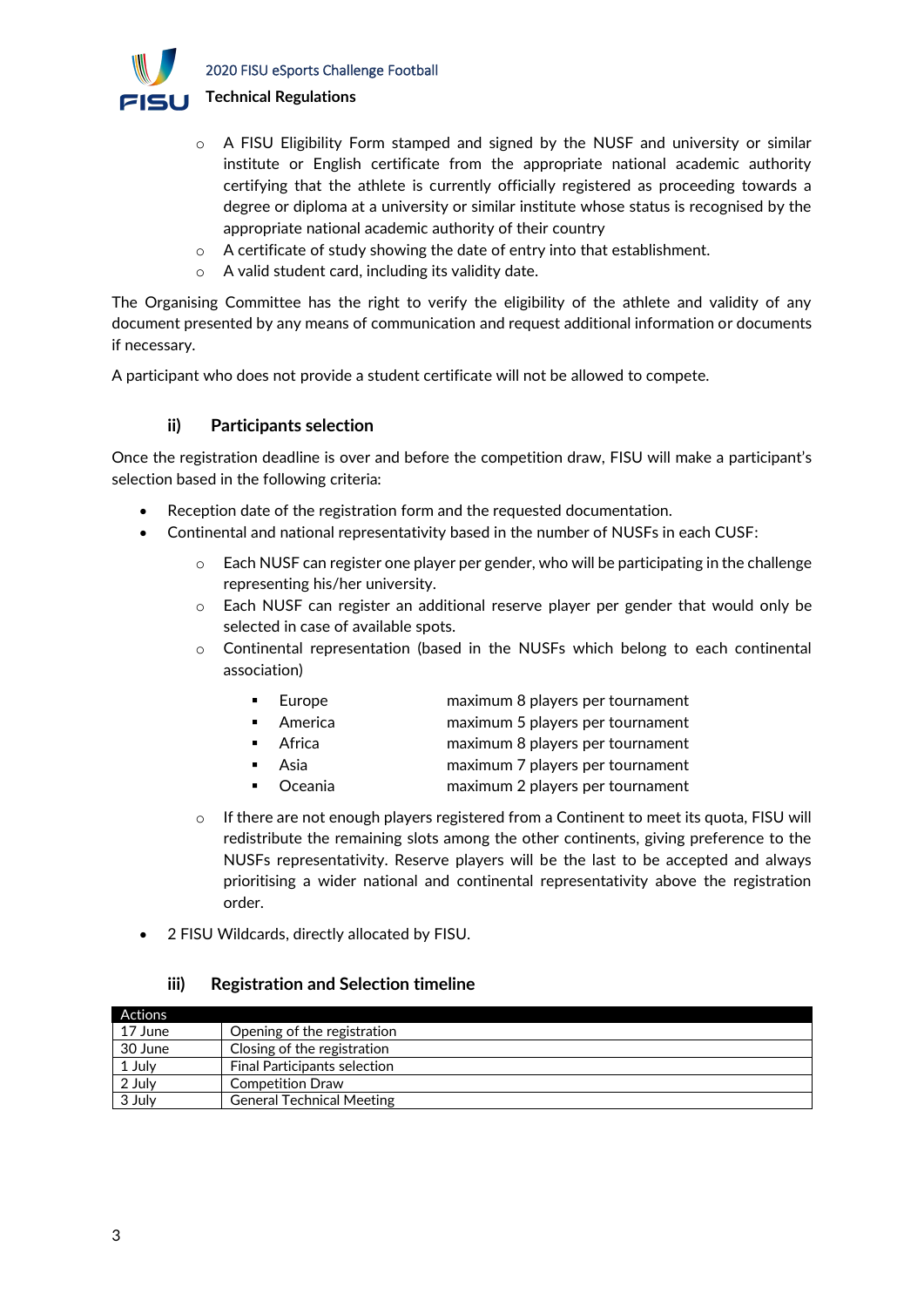

## <span id="page-4-0"></span>**2. TECHNICAL REQUIREMENTS**

The minimum internet requirements for participation, to ensure the fluidity of the game, are:

- Download speed: 20mb
- Upload speed: 10mb
- Ping: 40ms (maximum)
- Transmission quality: 720p; 60fps

### <span id="page-4-1"></span>**3. COMPETITION**

#### <span id="page-4-2"></span>**a) Competition programme**

| Day           | Activity                         |
|---------------|----------------------------------|
| 2 July        | Draw                             |
| 3 July        | <b>General Technical meeting</b> |
| 6 to 8 July   | Group stage matches              |
| 9 and 13 July | Elimination Stage: Eight-Finals  |
| 14 July       | Elimination Stage: Quarterfinals |
| 15 July       | Elimination Stage: Semi-Finals   |
| 16 July       | Elimination Stage: Finals        |

#### <span id="page-4-4"></span><span id="page-4-3"></span>**b) System of competition**

#### **i) Tournament Regulations**

The FISU eSports Challenge Football will be held in accordance with the following regulations:

- The games will be played online through Playstation Network.
- The competition will be held in Ultimate Team mode.
- **All registrants must play with the same profile and the PSN / Gamertag ID registered in the competition and cannot compete in a different account. If a participant suspects that his/her opponent's account is different, he/she must report to the competition organisation.**
- **The participant must be connected to the game platform in advance of the agreed time. Players who do not show up at the correct time for their matches, without prior justification, will be penalised with the loss of the match by WxO (equivalent to the score of 2x0). Absence (WxO) Electronic Football 2x0.**
- In case of disconnection:
	- In the event of lag that hinders the development of the game, the player who feels harmed must pause, communicating the opponent and interrupting the game immediately, before the 15 minutes of departure. If you exceed this playing time, you are taking the consequences of the match at your own risk.
	- o If the connection is broken, the game must be restarted, playing only the time remaining until the end of the game.
	- o The game score must be the same, that is, the players must agree and force the goals that had already happened before the connection dropped. If any expulsion 4 occurred before the disconnection, the player penalized for the expulsion must force the expulsion of the same player when the game is restarted.
	- $\circ$  The player who disconnects for bad faith and is a repeat offender for such an act, will be abruptly penalized by the organization of the championship.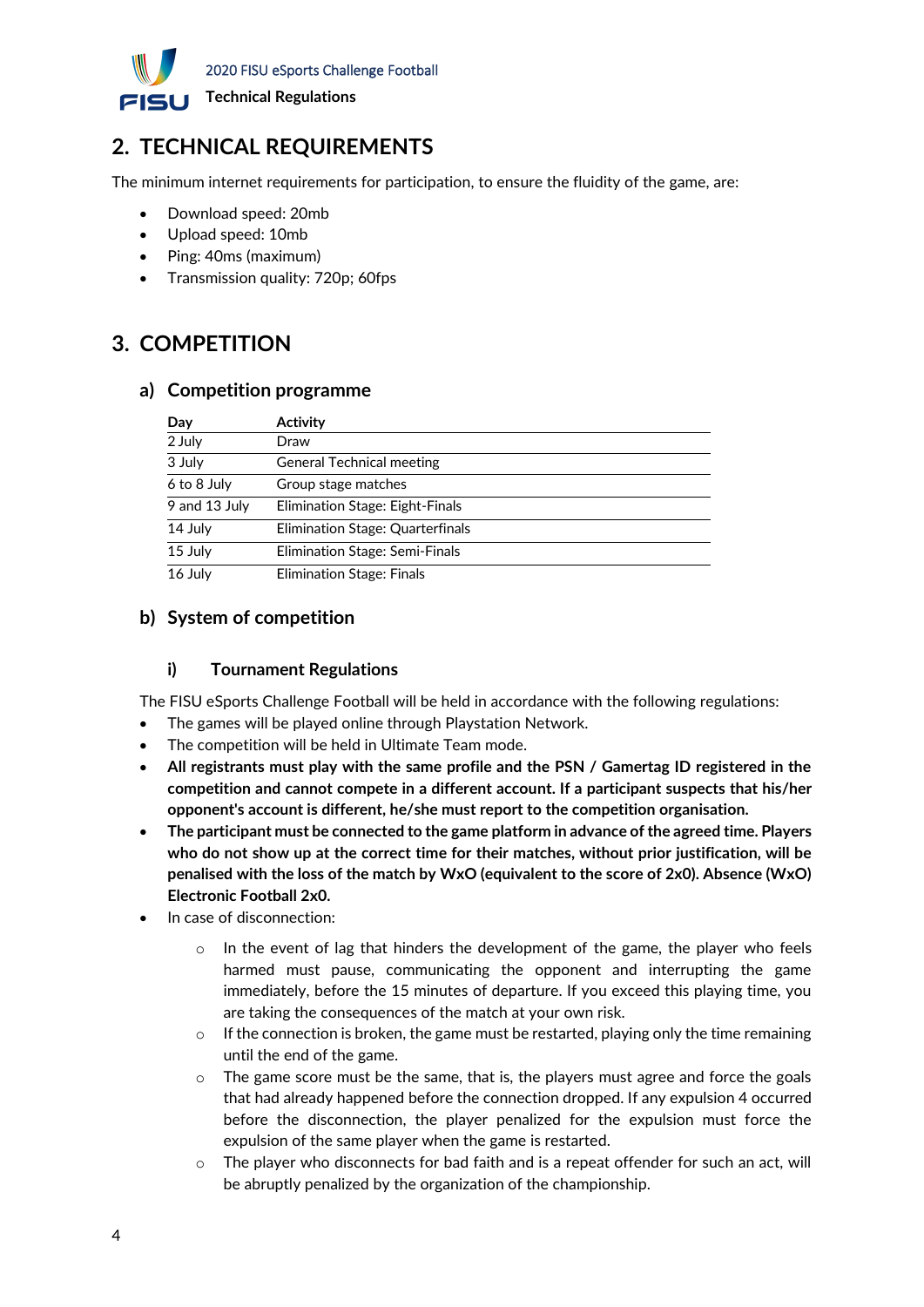

• Omitted cases will be resolved by the Coordination of the modality, with the consent of the General Directorate, and these resolutions may not contradict the General Regulation.

**ATTENTION:** Players must inform to the Organising Committee about a connection error within the established complaints deadlines for each phase. If a participant does not inform, WO applications may occur in the game not performed, according to the game schedules made by the system. To avoid connection errors, all participants must release the connection ports of their internet modem as requested by EA Sports. If the player is a repeat offender with errors in connection with his opponents, he/she will be automatically eliminated from the challenge.

#### **Match configuration**

- Game: FIFA20;
- Platform: PS4;
- Camera: For broadcast games, the camera used must be Broadcasting TV. For other games, players can agree between themselves.
- Radar: 3D;
- Defense: The use of tactical defense is mandatory at all stages of the competition.

#### **UT Mode settings:**

- Playing time: 6 (six) minutes;
- Pauses: Automatically regulated;
- Team Overal: 87, and the bank must have at least Overal 75 gold cards;
- Stadium: FIWC Stadium;
- Forbidden to use training cards to boost players' skills;
- The use of loan letters will not be allowed;
- Icons: Each team can have a maximum of 3 Icons / legends in the team.
- The results will be published on the event's landing page ( [https://www.cbdu.org.br/side/fisu](https://www.cbdu.org.br/side/fisu-esports/)[esports/](https://www.cbdu.org.br/side/fisu-esports/) ) through the [battlefy.com](http://battlefy.com/) platform;
- The official communication and management channel for the competition will be through a specific server located in the DISCORD communication software;
- **Games with broadcast will be defined after the draw and all those involved will be informed of this schedule, with the obligation for athletes contemplated in the broadcast games to comply with the deadlines for uploading matches to YouTube in private mode previously established, with game narration active and the players' microphone audio is disabled.**

#### **ii) Tournament Format**

<span id="page-5-0"></span>The FISU eSports Challenge Football will be played in two stages:

- **The group stage:**
	- $\circ$  It will be played in a league system, with each player playing one match against each of the other players in the same group, with three points for a win, one point for a draw, and none for a defeat.
	- In case of a tie, players leave the game without playing overtime.
- The elimination stage or knockout stage is played in an elimination format: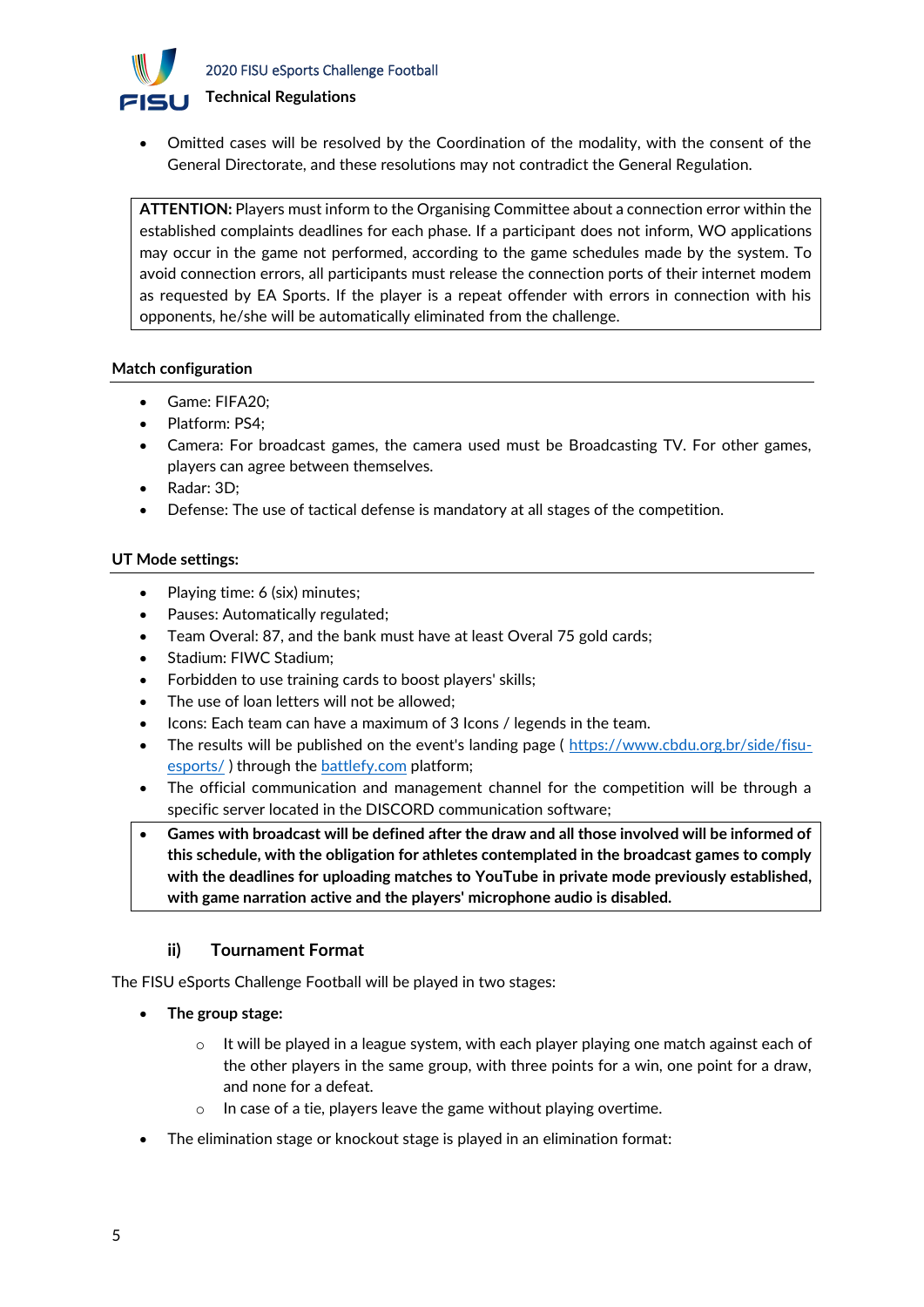

- $\circ$  The 2 best ranked players in each group will progress to the elimination stage, that will consist in Quarterfinals, Semi-Finals, Third-Place match and Final.
- $\circ$  Each phase of this stage will consist in two (2) games with aggregated score. If there is a tie, there will be a third game with a golden goal.

#### **Classification criteria**

The ranking of each participant in each group will be determined as follows:

- a) Higher number of points obtained in all group matches;
- b) Goal difference in all group matches;
- c) Higher number of goals scored in all group matches.

If two or more participants are equal on the basis of the above three criteria, the tiebreaker criteria applied will be:

- d) Goal difference resulting from the group matches between the concerned participants;
- e) Higher number of goals scored in all group matches between the concerned participants;
- f) If the tie remains, a 3<sup>rd</sup> game will be played to break the tie. Should be held in the Ultimate Team friendly mode. If there is a tie in the normal mode, the match will be extended to overtime and penalties.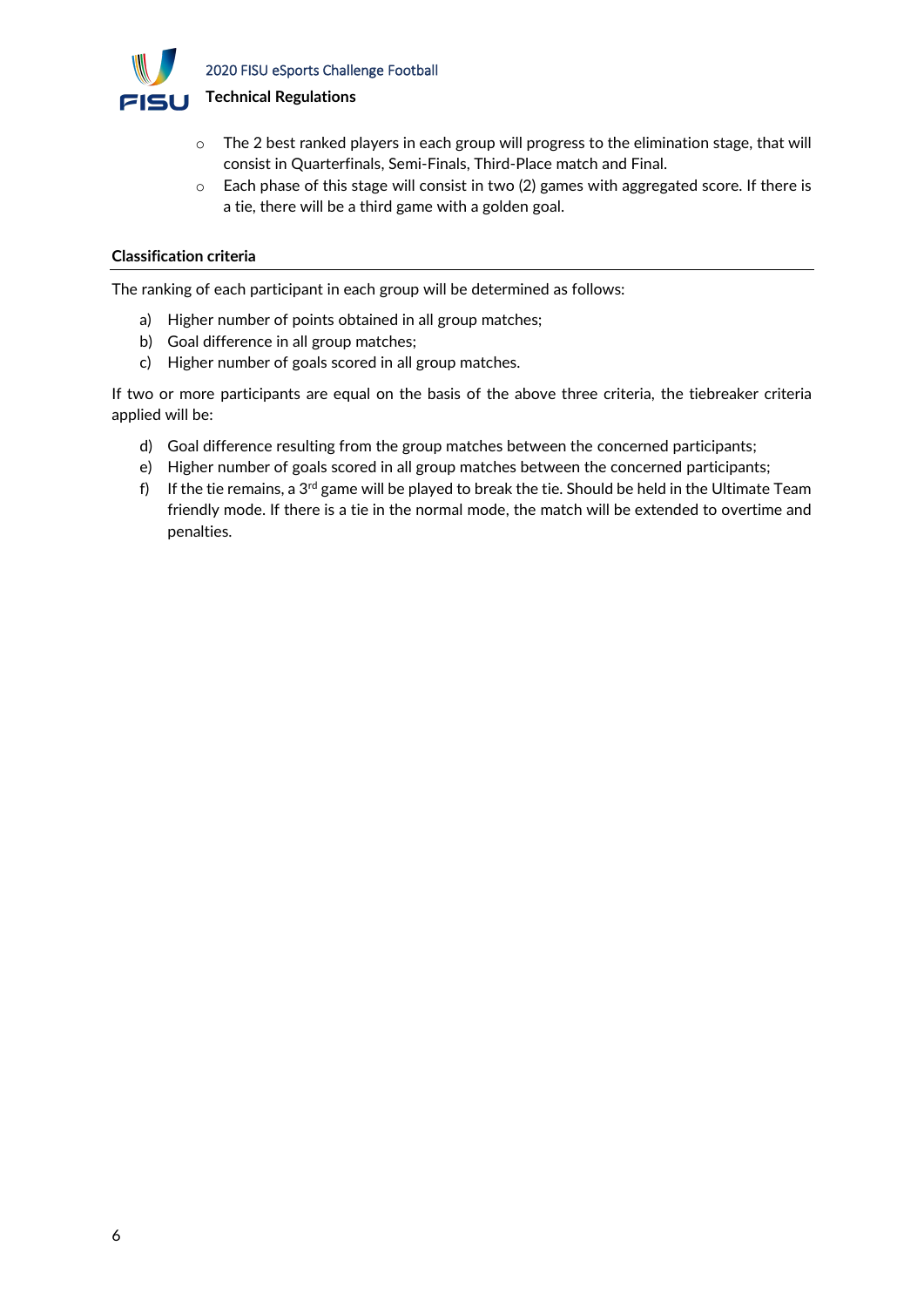

### <span id="page-7-0"></span>**4. INFRINGEMENTS AND PENALTIES**

The participant who violates the provisions of these regulations will be penalised under the terms below. The penalties will always be applied by the Organising Committee and will be as follows:

- Warning: to be applied only in light infractions and will not disqualify the participant;
- Warning: once applied, it will disqualify the participant from the game being played;
- Elimination of the participant from the Championship.
- The participant who does not appear at the time designated for the start of the realisation of his departure will be automatically disqualified.

#### <span id="page-7-1"></span>**a) Elimination of participants or punishments**

These are some examples of situations where players can be eliminated from the tournament or punished:

- Bad faith;
- Lack of commitment to the matches;
- Lack of sports ethics;
- Verbal aggressions;
- Unreasonable insertions in order to disrupt the tournament environment;
- Unpleasant hints about the nature and/or honesty of any of the tournament participants;
- Bad connection, which makes it difficult and/or impossible to carry out the matches;
- Keep touching the ball with the goalkeeper or in the back to spend the game time;
- Combination of results;

All cases will always be resolved with analysis of the championship organization and must always contain evidence to prove the fact, otherwise it may be disregarded.

#### <span id="page-7-2"></span>**b) Opponent Supervision – Fair Play**

In order to verify the suitability of the participants in relation to the regulations and necessary requirements within the ultimate team mode, the players have the obligation to:

- Record all the games played. Videos must cover the complete game, the line-ups and the teams used in the games.
- Photos/screen prints to allow checking the adequacy to the regulation in case of suspected irregularities.
- Certify, before the match takes place, the opponent's rosters, so that it is possible to have a prior verification of the opponent in relation to the squad used for the match and its adequacy to the regulation.
- Participants can use any other means of proof to prove his suitability to the regulation or a violation by the opponent, in the case of abuse of bugs, irregular casts and other infractions.
- The Organising Committee is responsible for evaluating complaints, analysing all evidence and taking appropriate measures.